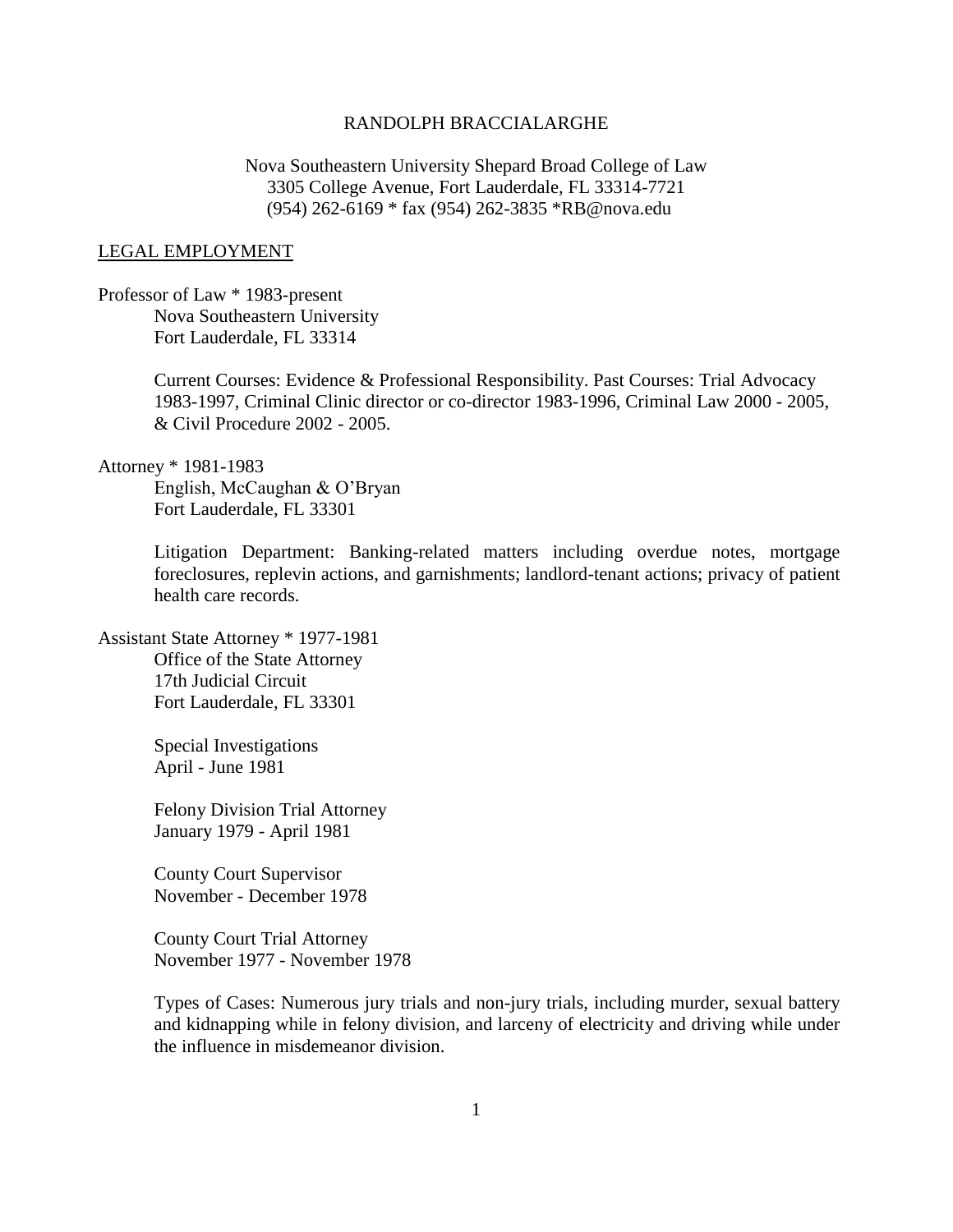Law Clerk \* 1976 \* (summer) McDonald & McDonald Miami, FL 33135

EDUCATION

University of Miami School of Law Coral Gables, FL Juris Doctor, May 1977

University of Michigan Ann Arbor, MI A.B. in history, 1970

## PUBLICATIONS AND ARTICLES

"Florida Reverses Its Per Se Reversal Rule on Improper Prosecutorial Comments on a Defender's Right to Remain Silent," 13 Fla.St.U.L. Rev. 1119 (1986) (with DeFoor).

"Survey of 11th Circuit Court of Appeals' Evidence Decisions," 37 Mercer L. Rev. 1369 (1986) (with Dobson and Messing).

"Florida Evidence Decisions," 10 Nova L. Rev. 1021 (1986) (with Dobson).

"A Lawyer's Duty To Disclose His Client's Intention To Lie," Florida Bar News (Nov. 15, 1986).

"Pretrial Preparation by the Prosecution," book chapter, Florida Pretrial Practice in Criminal Cases (1987).

"Representation of a Criminal Defendant Who Intends to Lie -- Another View," Fla. Bar J., July 1987 at 29.

"Bad Role Models For Law Students," Miami [& Broward] Review (August 3, 1987).

"Client Perjury: The Law in Florida," 12 Nova L. Rev. 707 (1988); reprint in edited form in The Advocate, December 1988.

"Defense Attorneys & Perjured Testimony," Miami Herald (March 27, 1988).

"What a Lawyer is Ethically Required to do when Representing a Criminal Defendant Who Intends to Lie at Trial," Criminal Law Section Newsletter, Nov. 1989 at 40 (with Duncan).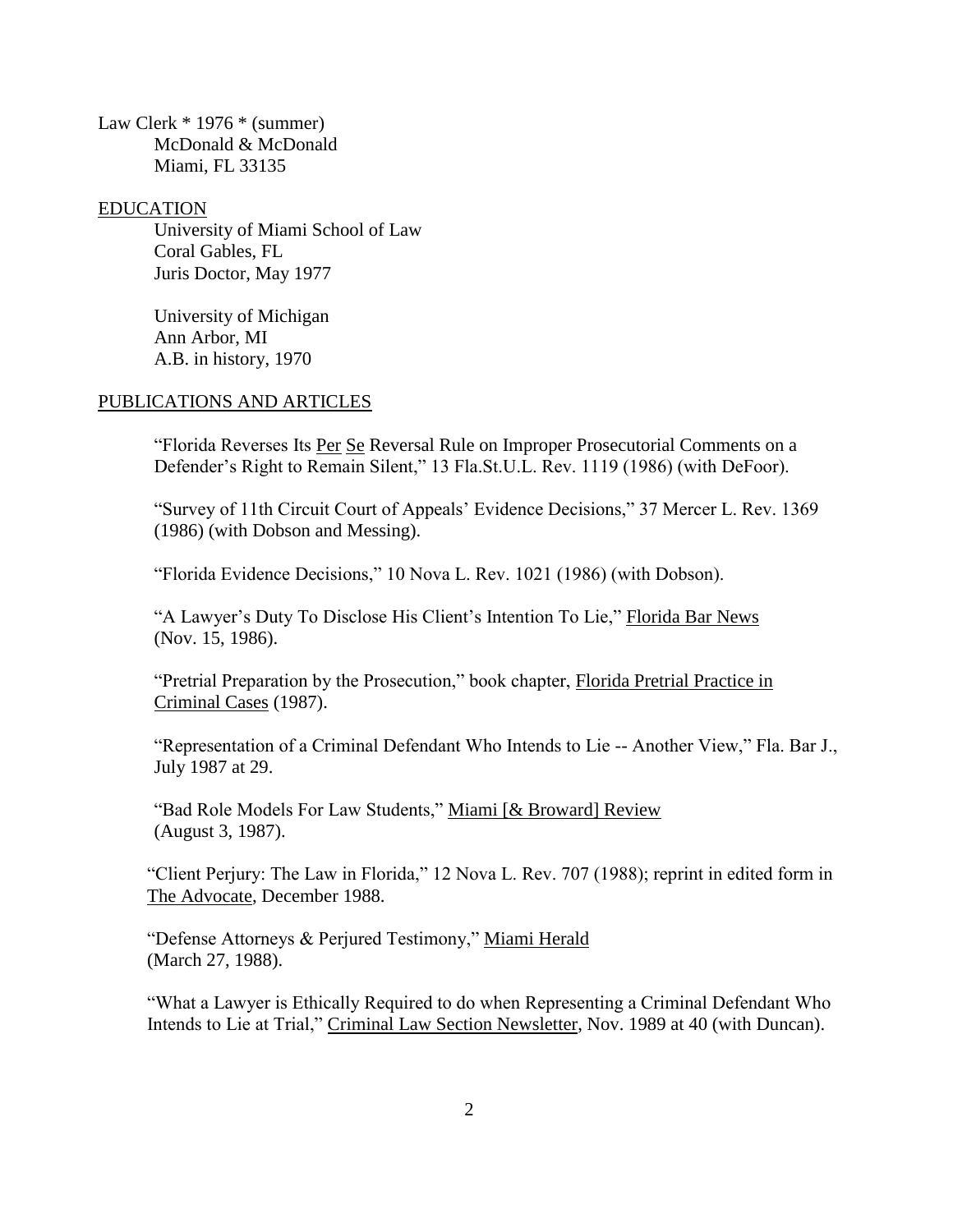"Having It All -- Offering Criminal and Civil In-house and Extern Programs," The Florida Bar Journal, 65 no. 7 (July/Aug. 1991): 39-40 (with Messing, Howard R., and Adams, William E., Jr.).

"Response [to The Florida Bar's Petition -- A Client's Use of an Alias is a Fraud on the Tribunal]." Criminal Law Section Newsletter, Oct. 1993 at 9.

"Why Were Perry Mason's Clients Always Innocent? The Criminal Lawyer's Moral Dilemma - The Criminal Defendant Who Tells His Lawyer He Is Guilty," 39 Valparaiso L. Rev. 65 (2004).

# BAR ADMISSIONS

1977 -- Florida

1979 -- District of Columbia

1978 -- U.S. District Court for the Southern District of Florida; Trial Bar, 1983

1979 -- U.S. 5th Circuit Court of Appeals

### BAR ACTIVITIES

Code and Rules of Evidence Committee of the Florida Bar 1987-1990 Seventeenth Judicial Circuit Grievance Committees 1987-1990 - 17-D - Vice Chairman from 1988 1994-1997 - 17-D - Vice Chairman and Chairman 1997 2005-2008 - 17-A - Vice Chairman 2007; Chairman 2007-8 Special Committee on Perjured Testimony 1987-1989 Co-Counsel for The Florida Bar in a disbarment proceeding, The Florida Bar v. Stephen Broudy 1993-1994 Florida Bar Professional Ethics Committee 1993-1996, 2003-2009, & 2014-present, Vice Chair from 2016 Florida Bar Ethics 2000 Review Panel 2001-2002 Expert Witness for the Florida Bar in The Florida Bar v. Brian Neiman 2001-2002 Special Committee to Review the ABA Model Rules 2002 2002-2005 Expert Witness for the Florida Bar in The Florida Bar v. Daryl Brown 2003 Criminal Procedure Rules Committee 2008-2014 – Vice Chair 2012-2013 Expert Witness for the Judicial Qualifications Commission in The Florida JQC v. Laura Watson 2013-2014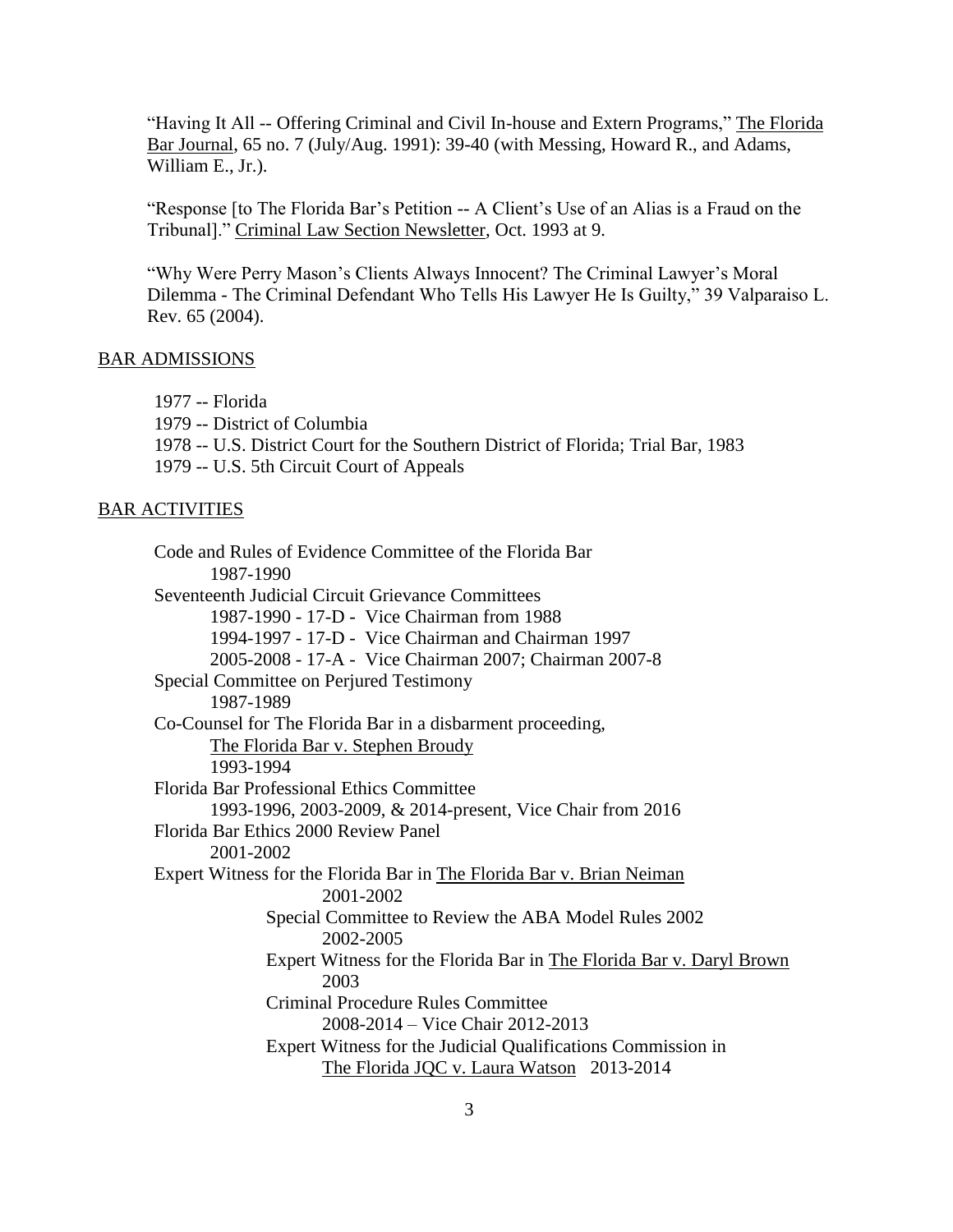## UNIFORM LAW COMMISSION

Commissioner – Florida – November 29, 2011 - present

### CLE PARTICIPATION AND SPEECHES

Instructor: Trial Training Program for Florida Prosecutors and Public Defenders, Nova Law Center, Fort Lauderdale (August 1983).

Coordinator: Court Practice Institute's National Trial Advocacy Seminar, Nova Law Center, Fort Lauderdale (March 1984).

Team Leader: Trial Training Program for Florida Prosecutors and Public Defenders, Nova Law Center, Fort Lauderdale (May 1984).

Instructor: Trial Training Program for Florida Prosecutors and Public Defenders, Holland Law Center of the University of Florida, Gainesville (August 1984).

Director: Trial training Program for Florida Prosecutors and Public Defenders, Nova Law Center, Fort Lauderdale (May 1985).

Instructor: Trial Training Program for Florida Prosecutors and Public Defenders, Holland Law Center, Gainesville (May 1986).

Speaker: Evidence training session for Hearing Officers of the Florida Unemployment Compensation Appeals Review Board, Fort Lauderdale (February 6, 1987).

Speaker: Training session for American International Group lawyers, Fort Lauderdale, "The Florida Evidence Code and Insurance Defense" (April 8, 1987).

Instructor: Training Program for Prosecutor and Public Defender intern supervisors, Florida State Law School, Tallahassee (April 24, 1987).

Instructor: Advanced Trial Training Program for Florida Public Defenders, Florida State University Law School, Tallahassee (August 14, 1987).

Speaker: Palm Beach County Bar Association, "Ethics Seminar," West Palm Beach (May 26, 1988).

Speaker: Legal Services of Greater Miami Inc., Miami, "Ethics for the Legal Aid Lawyer" (June 29, 1988).

Speaker: Ethics Seminar for Nova alumni, Miami (September 28, 1988).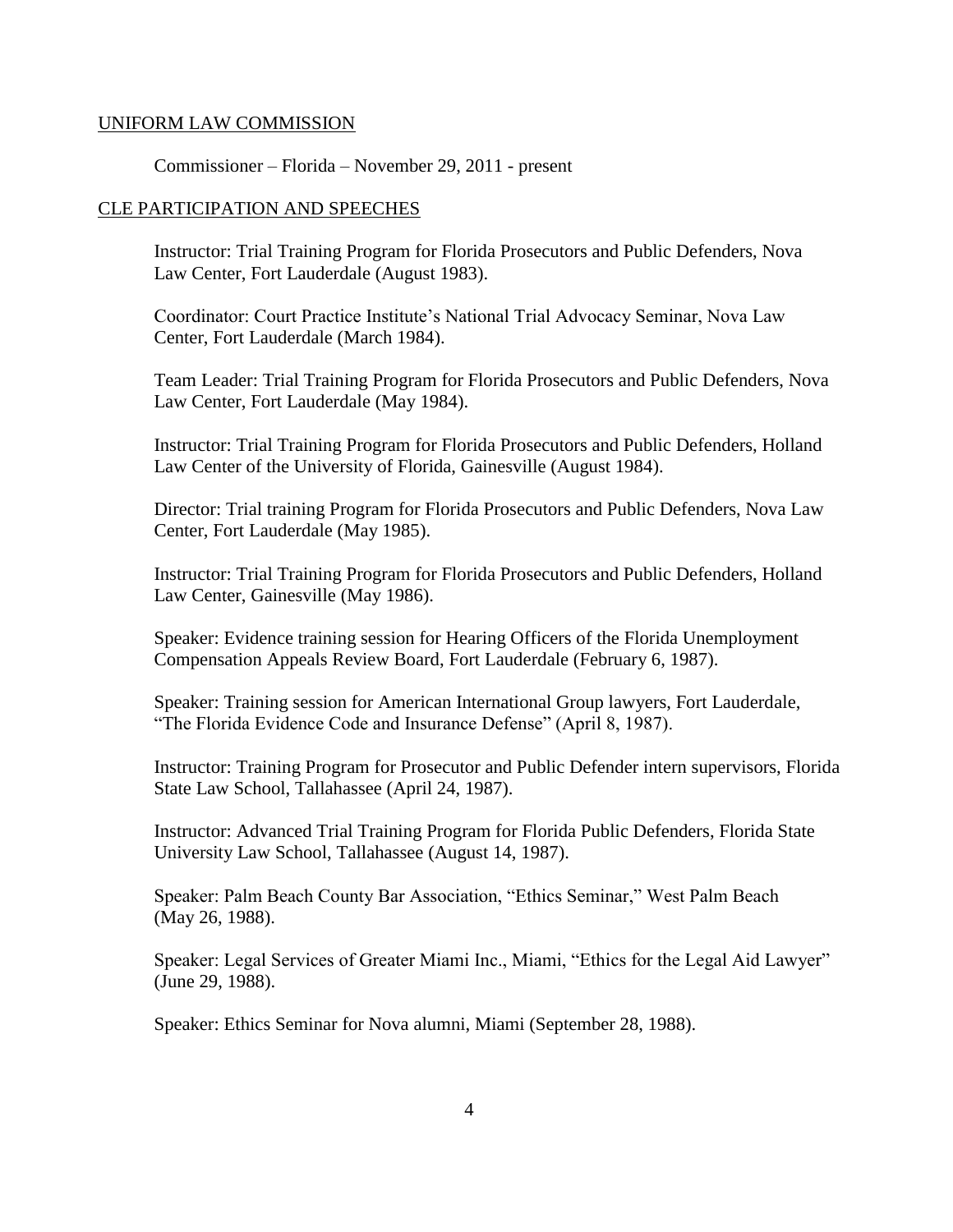Speaker: Ethics Seminar sponsored by the Young Lawyers Section of The Broward County Bar Association, Fort Lauderdale (November 4, 1988).

Instructor: National Institute for Trial Advocacy's Florida Regional NITA Program, Fort Lauderdale (February 21-25, 1989).

Panelist: Mini-Academic Conclave, Florida Bar Annual Meeting, "The Ethical Dilemma," Orlando (June 16, 1989).

Speaker: CLE sponsored by The Academy of Florida Trial Lawyers, "Ethics in Criminal Litigation: A Look at Ethical Problems Confronting Defense Counsel in Criminal Litigation," Orlando (August 25, 1989).

Speaker: Ethics Seminar sponsored by Legal Services of Greater Miami, Inc., Miami (January 24, 1990).

Speaker: Ethics Seminar sponsored by the Polk County Criminal Defense Lawyers Association, "The Rules of Professional Conduct & Criminal Defense," Bartow (March 28, 1991).

Speaker: annual summer conference and training program sponsored by the Florida Public Defenders Association, Inc., "Ethics, Ethics," Daytona Beach (July 11, 1991).

Speaker: Ethics Seminar sponsored by the Broward State Attorney's Office, "Ethics for Prosecutors," Fort Lauderdale (November 8, 1991).

Speaker: Ethics Seminar sponsored by the Dade State Attorney's Office, "Ethics for Prosecutors," Miami (November 22, 1991).

Speaker: Ethics Seminar sponsored by the Palm Beach County Bar Association, "Ethics in Criminal Litigation," West Palm Beach (April 22, 1992).

Speaker: Summer Conference for Prosecutors sponsored by the Prosecuting Attorneys' Council of Georgia, "Professional Issues for Trial Prosecution and Practice" & "Ethical Issues Confronted by Trial Prosecutors," Savannah (July 20, 1992).

Speaker: Ethics Seminar for the National Institute for Trial Advocacy's Florida Regional Program, "Ethics for Civil Litigators," Fort Lauderdale (March 2, 1993).

Speaker: Ethics Seminar sponsored by Legal Services of Greater Miami, Inc., "Ethics for Legal Aid Lawyers," Miami (April 28, 1993).

Speaker: CLE sponsored by the West Palm State Attorney's Office, "Evidence for Prosecutors," West Palm Beach (September 2, 1993).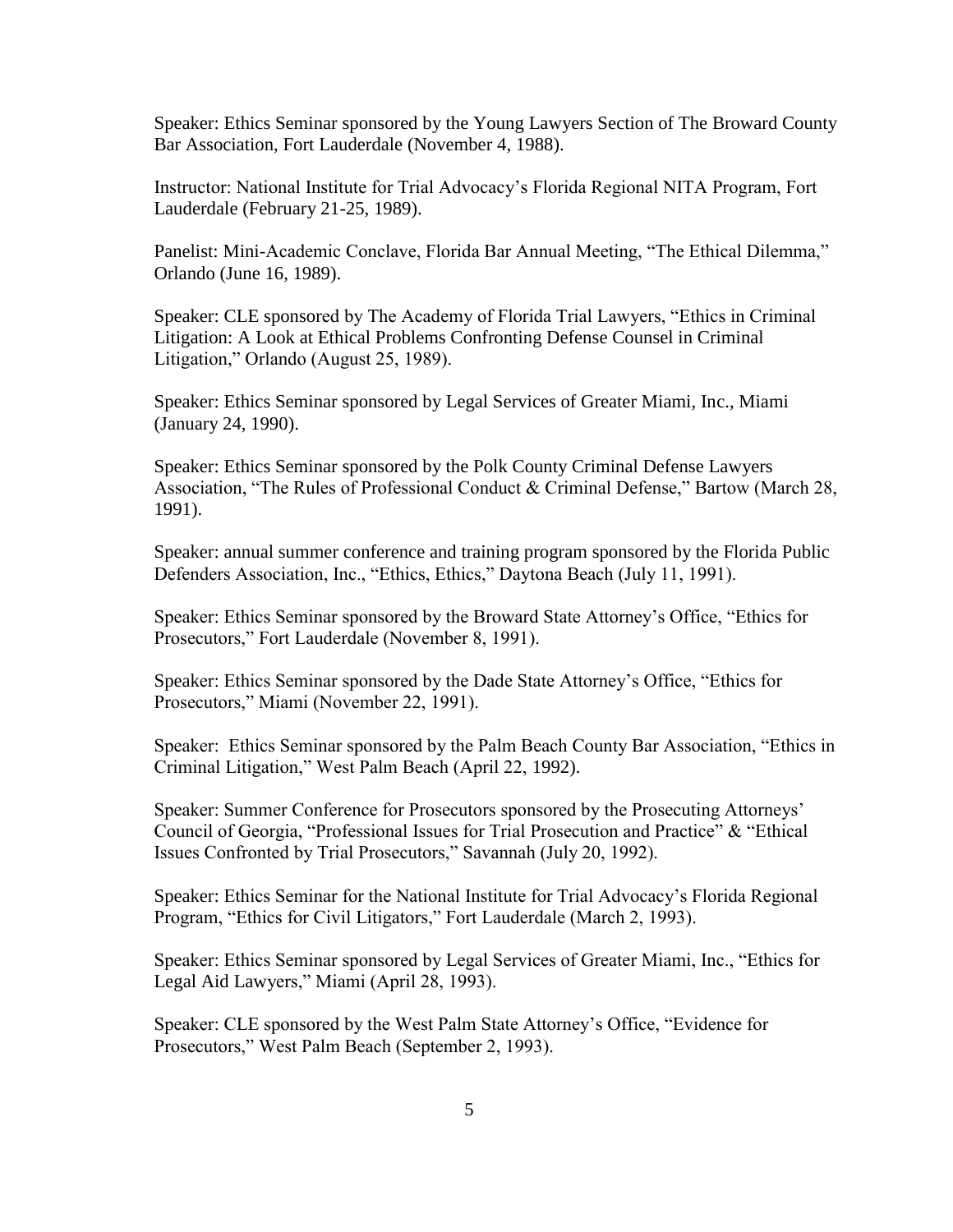Speaker: Craig S. Barnard American Inn of Court LIV, "Is It Just Perception?," West Palm Beach (March 16, 1994).

Speaker: CLE sponsored by the Broward State Attorney's Office, "Ethics for Prosecutors," Fort Lauderdale (April 28, 1995).

Speaker: Orientation Seminar for Newly Appointed Bankruptcy Judges, sponsored by the National Judicial Center, "Ethics for Federal Judges," Washington, D.C. (June 19, 1995).

Speaker: CLE sponsored by St. Thomas More Society, "Contemporary Ethical Issues Facing the Moral Practitioner," Fort Lauderdale (Feb. 16, 1996).

Speaker: National Seminar for Federal Defenders, sponsored by the Federal Judicial Center, "Ethics, Criminal Defense, and Popular Culture," Boston (April 1, 1996).

Speaker: Workshop for U.S. Magistrate Judges in the 1st, 3rd, 4th, 7th & 10th Circuits, sponsored by the Federal Judicial Center, "Ethics for Federal Magistrate Judges," Williamsburg (June 13, 1996).

Speaker: CLE sponsored by the Broward County Women Lawyers' Association, "Evidence," Fort Lauderdale (November 20, 1996).

Speaker: Panel Moderator at CLE sponsored by the Broward County Bar Association, "Ethics," Fort Lauderdale (April 4, 1997).

Speaker: CLE sponsored by the Trial Lawyers of the Collier County Bar Association, "Ethics at the Movies," Naples (November 7, 1997).

Speaker: CLE sponsored by B'nai B'rith Justice Unit #5207, "Professional Ethics and Criminal Defense," Fort Lauderdale (August 25, 1999).

Speaker: CLE sponsored by the Broward County Court system for Traffic Hearing Officers, "Professionalism and Ethics," Fort Lauderdale (December 7, 1999).

Speaker: CLE sponsored by the Hillsborough County Criminal Defense Lawyers Association, "Why Were Perry Mason's Clients Always Innocent?" Tampa (December 14, 1999).

Speaker: CLE sponsored by the Professional Education Systems Institute, "An Ethical Dilemma in Criminal Defense," Dania (March 5, 2004).

Panelist: Ethics, Broward Inns of Court, Fort Lauderdale (March 14, 2005).

Speaker: Ethical Considerations in Pleading New Clients, Broward Public Defenders Office, Fort Lauderdale (July 8, 2005).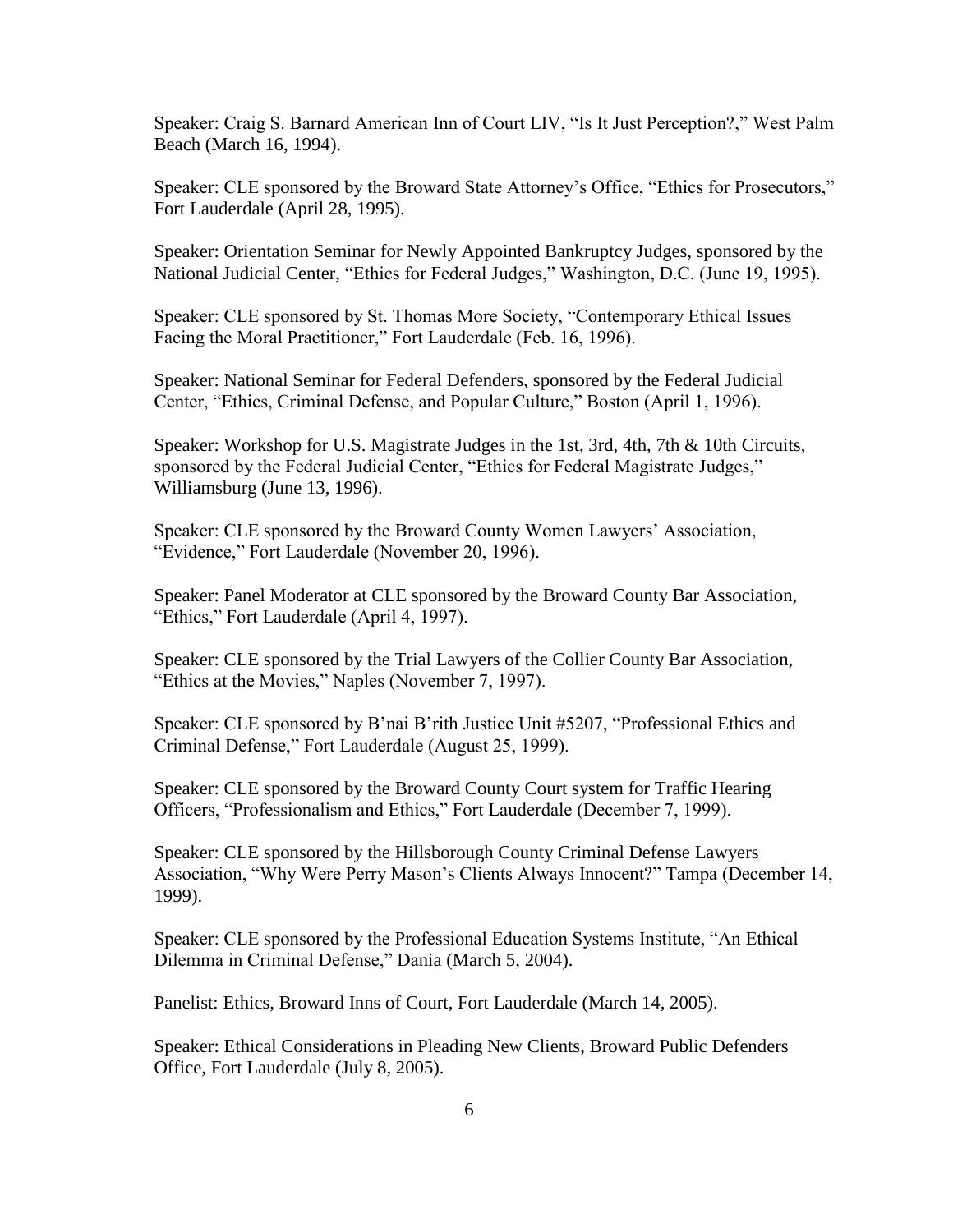Panelist: Professionalism, Practicing With Professionalism Seminar, The Florida Bar, Deerfield Beach (December 1, 2005).

Speaker: CLE sponsored by St. Thomas More Society, "Ethics and Professionalism Seminar: A View from the Bench, Bar, Classroom & Trenches," Fort Lauderdale (October 27, 2006).

Panelist: Professionalism, Practicing With Professionalism Seminar, The Florida Bar, Coral Springs (December 1, 2006).

Speaker: CLE sponsored by the Broward Association of Criminal Defense Lawyers, "Ethics in Criminal Defense," Fort Lauderdale (November 14, 2008).

Speaker: CLE sponsored by the Broward County Matrimonial Lawyers, "Ethics in Matrimonial Law," Fort Lauderdale (March 3, 2009).

Speaker: CLE at the law offices of Conroy, Simberg, Ganon, Krevans & Abel "Ethics in Civil Practice," Hollywood (February 21, 2013).

#### TELEVISION INTERVIEWS AND OTHER SPEECHES

Speaker: Gold Circle of Nova University lecture, "Ethics," Fort Lauderdale (March 17, 1986).

Interview: WPLG Channel 10 - Interviewed by Dwight Lauderdale and Ann Bishop on "Live at Five" about the Ellis Rubin case and what an attorney's response should be to a client who intents to commit perjury, Miami (July 11, 1986).

Speaker: Nova University Moot Court Society, "A Lawyer's ethical obligations when his client wants to lie -- Ellis Rubin," Fort Lauderdale (October 23, 1986).

Speaker: Nova University Gold Circle "Distinguished Faculty Seminar," "Defending the Guilty Client," Fort Lauderdale (November 12, 1986).

Panelist: WLRN Channel 17 - Participated in a panel discussion about Bernard Goetz on Storer Cable's "You & The Law", Fort Lauderdale (Summer 1987).

Panelist: WPEC Channel 12 - Participated in a panel discussion on Channel 12's "Eye Witness First News" program, "Is a Client's Identity Privileged?" West Palm Beach (June 2, 1988).

Interview: WPEC Channel 12 - Live interview on "Eye Witness First News" to discuss a petition to impanel a grand jury regarding whether a client's name is privileged or should be revealed, West Palm Beach (July 8, 1988).